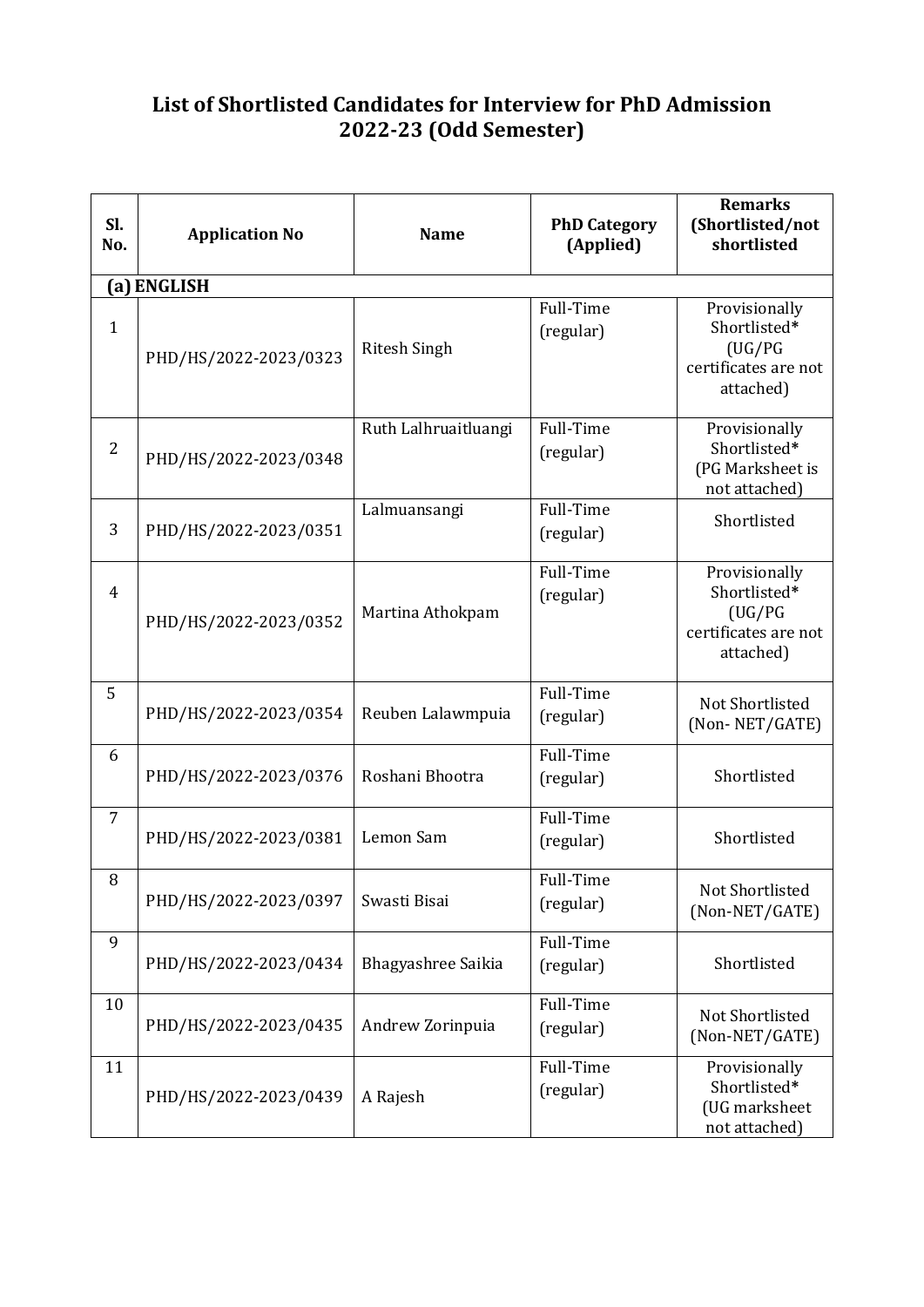| 12 | PHD/HS/2022-2023/0444 | Prerona Das                                            | Full-Time<br>(regular) | Shortlisted                                                                                                   |
|----|-----------------------|--------------------------------------------------------|------------------------|---------------------------------------------------------------------------------------------------------------|
| 13 | PHD/HS/2022-2023/0448 | Huma Dutt                                              | Full-Time<br>(regular) | Shortlisted                                                                                                   |
|    | (b) ECONOMICS         |                                                        |                        |                                                                                                               |
| 14 | PHD/HS/2022-2023/0359 | Newton Kumar Dhar                                      | Part Time<br>External  | Not Shortlisted<br>Less than 55% in<br>the post graduate<br>degree                                            |
| 15 | PHD/HS/2022-2023/0380 | Ashmita Sinha<br><b>8C KARBALA TANK</b><br><b>LANE</b> | Part Time<br>External  | Shortlisted                                                                                                   |
| 15 | PHD/HS/2022-2023/0388 | Anjal Priyadarshini                                    | Full time Regular      | Shortlisted                                                                                                   |
| 17 | PHD/HS/2022-2023/0394 | Zonunthara                                             | Full time Regular      | Shortlisted                                                                                                   |
| 18 | PHD/HS/2022-2023/0416 | Sushanta Kumar<br>Moharana                             | Part Time<br>External  | Shortlisted                                                                                                   |
| 19 | PHD/HS/2022-2023/0440 | Moumita Paul                                           | Full time Regular      | Shortlisted <sup>*</sup><br>X certificate and<br>PG certificate not<br>attached<br>Only marksheet<br>attached |
| 20 | PHD/HS/2022-2023/0451 | Rd Lalnunsanga                                         | Part Time<br>External  | Not Shortlisted<br>Certificate and<br>marksheet not<br>attached for XII,<br><b>UG &amp; PG.</b>               |
| 21 | PHD/HS/2022-2023/0452 | Kakoli Kayal                                           | Part Time<br>External  | Not Shortlisted<br>Less than 55% in<br>the post graduate<br>degree                                            |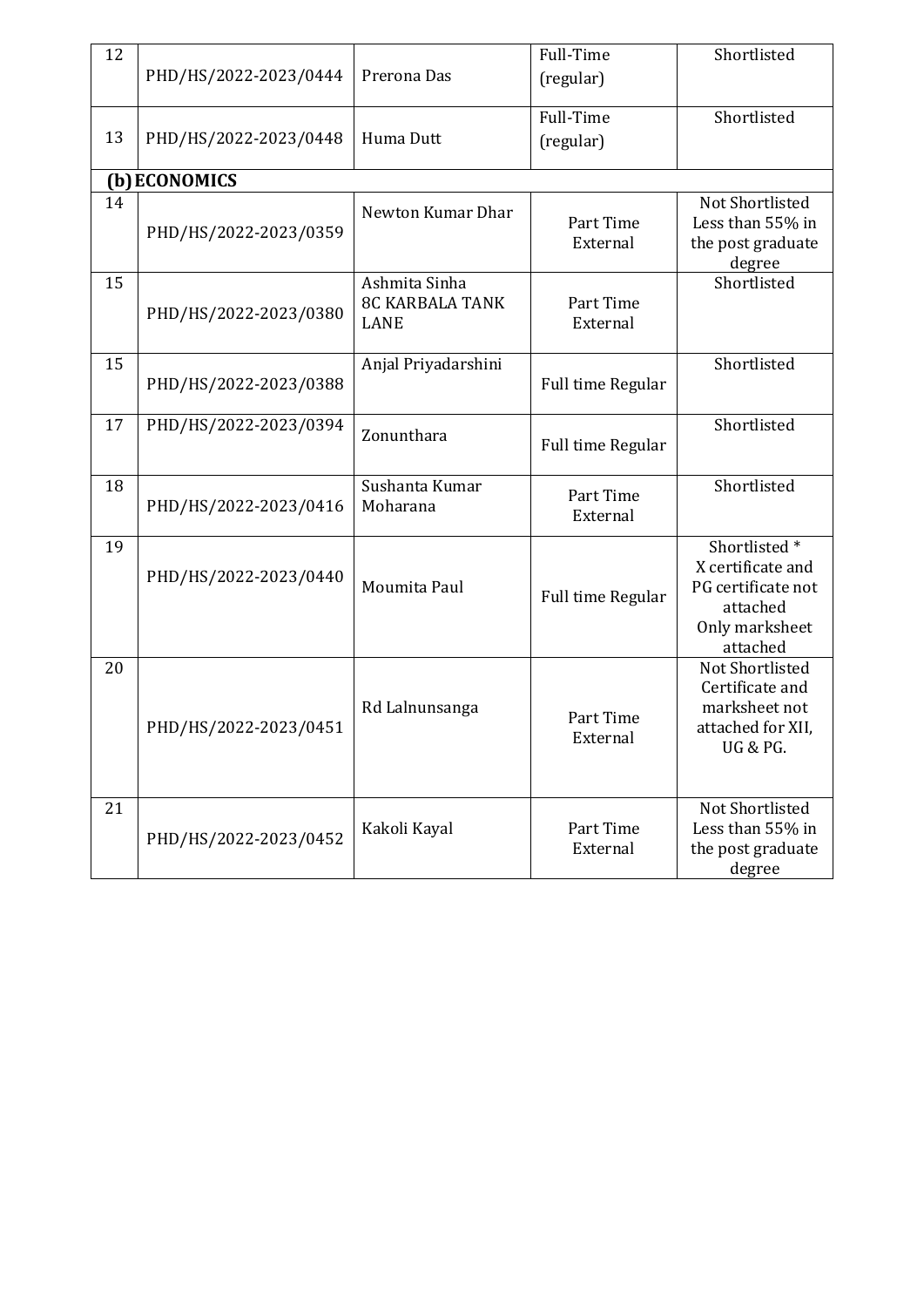| 22 | PHD/HS/2022-2023/0457     | R. Lalngaihsaki      | Part Time<br>External | Not Shortlisted<br>Marksheet not<br>attached for X, XII<br>and UG.<br>Certificate and<br>marksheet not<br>attached for PG.<br>Mismatch in the<br>employment<br>status in NOC and<br>experience<br>certificate.<br>NOC says regular<br>employee whereas<br>experience<br>certificate says<br>part time<br>employee. |
|----|---------------------------|----------------------|-----------------------|--------------------------------------------------------------------------------------------------------------------------------------------------------------------------------------------------------------------------------------------------------------------------------------------------------------------|
|    | (C). MATHMATICS           |                      |                       |                                                                                                                                                                                                                                                                                                                    |
| 23 | PHD/MA/2022-<br>2023/0325 | Srikanta Ram         | <b>Full Time</b>      | <b>Shortlisted</b>                                                                                                                                                                                                                                                                                                 |
| 24 | PHD/MA/2022-<br>2023/0332 | Laltlanhlui          | Part Time             | <b>Shortlisted</b>                                                                                                                                                                                                                                                                                                 |
| 25 | PHD/MA/2022-<br>2023/0339 | Monkhum Khilak       | Part Time             | <b>Shortlisted</b>                                                                                                                                                                                                                                                                                                 |
| 26 | PHD/MA/2022-<br>2023/0340 | Sk Enamul            | Full time             | <b>Shortlisted</b>                                                                                                                                                                                                                                                                                                 |
| 27 | PHD/MA/2022-<br>2023/0356 | Rupanjali            | Full time             | <b>Shortlisted</b>                                                                                                                                                                                                                                                                                                 |
| 28 | PHD/MA/2022-<br>2023/0358 | Abhijit Mahapatra    | Part Time             | <b>Shortlisted</b>                                                                                                                                                                                                                                                                                                 |
| 29 | PHD/MA/2022-<br>2023/0365 | Puspendu Giri        | <b>Full Time</b>      | <b>Shortlisted</b>                                                                                                                                                                                                                                                                                                 |
| 30 | PHD/MA/2022-<br>2023/0377 | <b>Toushik Roy</b>   | <b>Full Time</b>      | <b>Shortlisted</b>                                                                                                                                                                                                                                                                                                 |
| 31 | PHD/MA/2022-<br>2023/0379 | Shrikant Bharti      | <b>Full Time</b>      | Shortlisted                                                                                                                                                                                                                                                                                                        |
| 32 | PHD/MA/2022-<br>2023/0382 | Sima Rout            | <b>Full Time</b>      | <b>Not Shortlisted</b><br>(NO NET, NO<br>GATE)                                                                                                                                                                                                                                                                     |
| 33 | PHD/MA/2022-<br>2023/0383 | Geeta Singh          | <b>Full Time</b>      | <b>Not Shortlisted</b><br>(not valid GATE<br>Score)                                                                                                                                                                                                                                                                |
| 34 | PHD/MA/2022-<br>2023/0384 | Md Johiur Rahaman    | <b>Full Time</b>      | <b>Shortlisted</b>                                                                                                                                                                                                                                                                                                 |
| 35 | PHD/MA/2022-<br>2023/0385 | Mehbub Hassan        | <b>Full Time</b>      | <b>Not Shortlisted</b><br>(No GATE and No<br>NET)                                                                                                                                                                                                                                                                  |
| 36 | PHD/MA/2022-<br>2023/0395 | Shweta Singh         | <b>Full Time</b>      | <b>Shortlisted</b>                                                                                                                                                                                                                                                                                                 |
| 37 | PHD/MA/2022-<br>2023/0402 | <b>Sandip Mistry</b> | <b>Full Time</b>      | <b>Shortlisted</b>                                                                                                                                                                                                                                                                                                 |